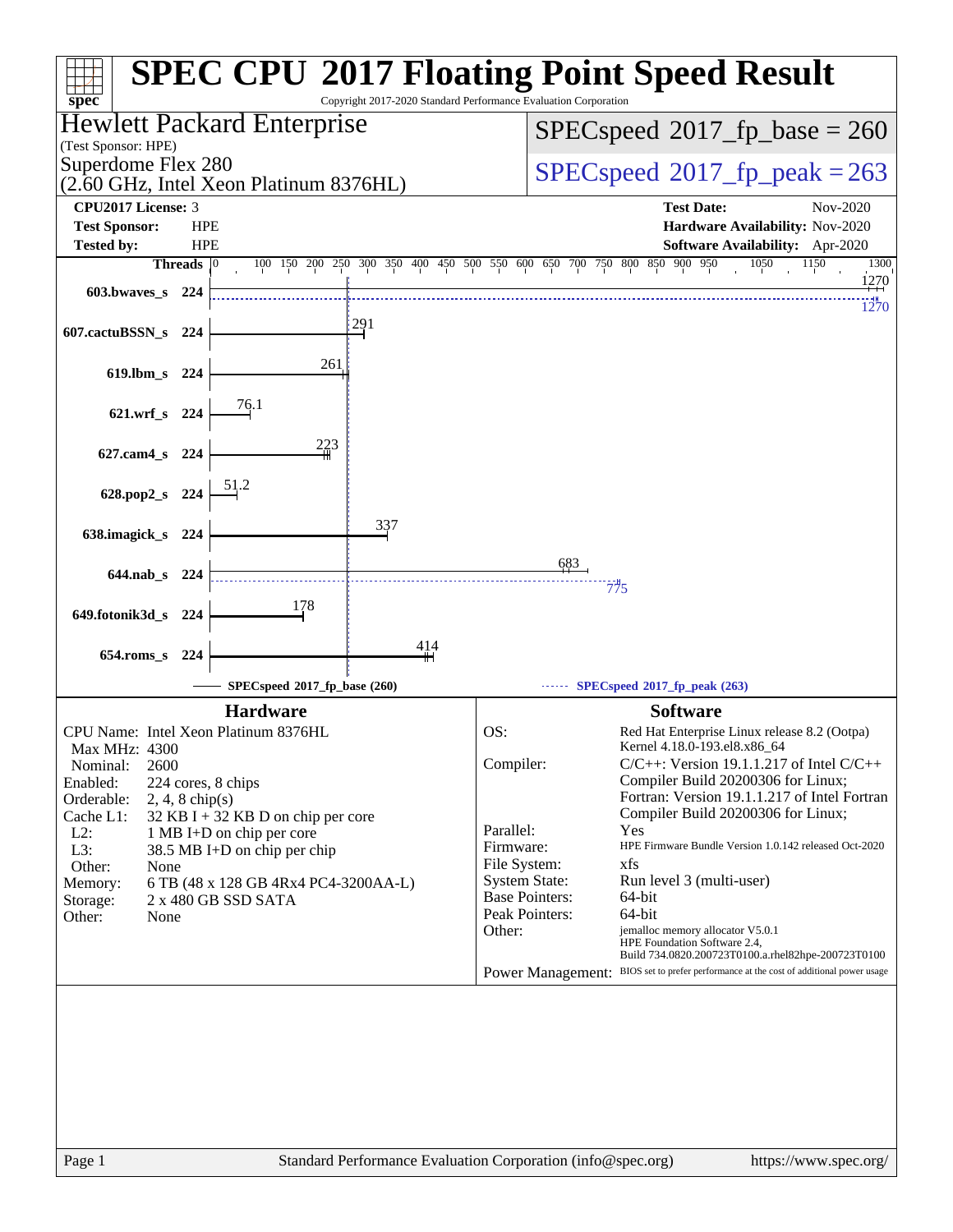Copyright 2017-2020 Standard Performance Evaluation Corporation

### Hewlett Packard Enterprise

(Test Sponsor: HPE)

**[spec](http://www.spec.org/)**

(2.60 GHz, Intel Xeon Platinum 8376HL)

**[Tested by:](http://www.spec.org/auto/cpu2017/Docs/result-fields.html#Testedby)** HPE **[Software Availability:](http://www.spec.org/auto/cpu2017/Docs/result-fields.html#SoftwareAvailability)** Apr-2020

# $SPEC speed^{\circ}2017\_fp\_base = 260$

Superdome Flex 280<br>  $SPEC speed^{\circ}2017$  fp\_peak = 263

**[CPU2017 License:](http://www.spec.org/auto/cpu2017/Docs/result-fields.html#CPU2017License)** 3 **[Test Date:](http://www.spec.org/auto/cpu2017/Docs/result-fields.html#TestDate)** Nov-2020 **[Test Sponsor:](http://www.spec.org/auto/cpu2017/Docs/result-fields.html#TestSponsor)** HPE **[Hardware Availability:](http://www.spec.org/auto/cpu2017/Docs/result-fields.html#HardwareAvailability)** Nov-2020

### **[Results Table](http://www.spec.org/auto/cpu2017/Docs/result-fields.html#ResultsTable)**

|                                   | <b>Base</b>    |                |       | <b>Peak</b>    |       |                |            |                |                |              |                |              |                |              |
|-----------------------------------|----------------|----------------|-------|----------------|-------|----------------|------------|----------------|----------------|--------------|----------------|--------------|----------------|--------------|
| <b>Benchmark</b>                  | <b>Threads</b> | <b>Seconds</b> | Ratio | <b>Seconds</b> | Ratio | <b>Seconds</b> | Ratio      | <b>Threads</b> | <b>Seconds</b> | <b>Ratio</b> | <b>Seconds</b> | <b>Ratio</b> | <b>Seconds</b> | <b>Ratio</b> |
| 603.bwayes s                      | 224            | 46.0           | 1280  | 47.0           | 1250  | 46.5           | 1270       | 224            | 46.7           | 1260         | 46.4           | 1270         | 46.6           | 1270         |
| 607.cactuBSSN s                   | 224            | 56.7           | 294   | 57.2           | 291   | 57.2           | 291        | 224            | 56.7           | 294          | 57.2           | <u>291</u>   | 57.2           | 291          |
| $619.$ lbm s                      | 224            | 20.7           | 253   | 20.1           | 261   | 19.8           | 264        | 224            | 20.7           | 253          | 20.1           | 261          | 19.8           | 264          |
| $621$ wrf s                       | 224            | 174            | 76.1  | 173            | 76.3  | 176            | 75.3       | 224            | 174            | 76.1         | 173            | 76.3         | 176            | 75.3         |
| $627$ .cam $4 \text{ s}$          | 224            | 41.0           | 216   | 39.7           | 223   | 38.9           | 228        | 224            | 41.0           | 216          | 39.7           | 223          | 38.9           | 228          |
| $628.pop2_s$                      | 224            | 231            | 51.5  | 233            | 51.0  | 232            | 51.2       | 224            | 231            | 51.5         | 233            | 51.0         | 232            | 51.2         |
| 638.imagick_s                     | 224            | 42.9           | 337   | 42.8           | 337   | 42.8           | 337        | 224            | 42.9           | 337          | 42.8           | 337          | 42.8           | 337          |
| $644$ .nab s                      | 224            | 25.6           | 683   | 24.3           | 719   | 26.0           | 673        | 224            | 22.5           | 775          | 22.5           | 775          | 22.4           | 780          |
| 649.fotonik3d s                   | 224            | 51.2           | 178   | 51.3           | 178   | 51.6           | 177        | 224            | 51.2           | 178          | 51.3           | 178          | 51.6           | 177          |
| $654$ .roms s                     | 224            | 38.5           | 409   | 37.1           | 425   | 38.0           | <u>414</u> | 224            | 38.5           | 409          | 37.1           | 425          | <u>38.0</u>    | 414          |
| $SPECspeed*2017_fp\_base =$       |                |                | 260   |                |       |                |            |                |                |              |                |              |                |              |
| $SPECspeed^{\circ}2017$ fp peak = |                |                | 263   |                |       |                |            |                |                |              |                |              |                |              |

Results appear in the [order in which they were run](http://www.spec.org/auto/cpu2017/Docs/result-fields.html#RunOrder). Bold underlined text [indicates a median measurement](http://www.spec.org/auto/cpu2017/Docs/result-fields.html#Median).

### **[Submit Notes](http://www.spec.org/auto/cpu2017/Docs/result-fields.html#SubmitNotes)**

 The numactl mechanism was used to bind copies to processors. The config file option 'submit' was used to generate numactl commands to bind each copy to a specific processor. For details, please see the config file.

### **[Operating System Notes](http://www.spec.org/auto/cpu2017/Docs/result-fields.html#OperatingSystemNotes)**

 Stack size set to unlimited using "ulimit -s unlimited" Transparent Huge Pages enabled by default Prior to runcpu invocation Filesystem page cache synced and cleared with: sync; echo 3> /proc/sys/vm/drop\_caches Tuned-adm profile was set to Throughput-Performance using "tuned-adm profile throughput-performance"

### **[Environment Variables Notes](http://www.spec.org/auto/cpu2017/Docs/result-fields.html#EnvironmentVariablesNotes)**

Environment variables set by runcpu before the start of the run:  $KMP$  AFFINITY = "granularity=fine, compact" LD\_LIBRARY\_PATH = "/home/cpu2017/lib/intel64:/home/cpu2017/je5.0.1-64" MALLOC\_CONF = "retain:true" OMP\_STACKSIZE = "192M"

### **[General Notes](http://www.spec.org/auto/cpu2017/Docs/result-fields.html#GeneralNotes)**

 Binaries compiled on a system with 1x Intel Core i9-7980XE CPU + 64GB RAM memory using Redhat Enterprise Linux 8.0 NA: The test sponsor attests, as of date of publication, that CVE-2017-5754 (Meltdown)

**(Continued on next page)**

Page 2 Standard Performance Evaluation Corporation [\(info@spec.org\)](mailto:info@spec.org) <https://www.spec.org/>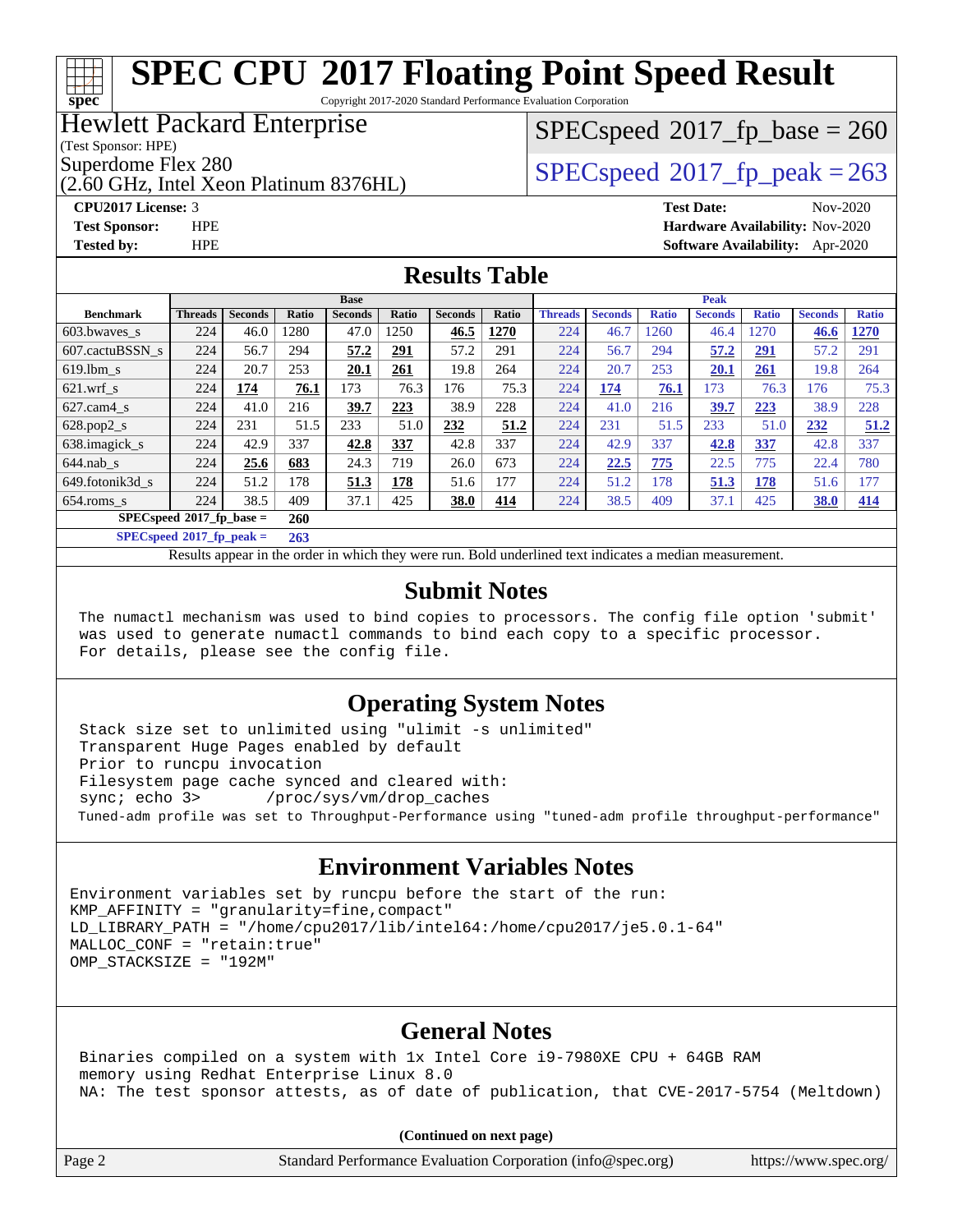Copyright 2017-2020 Standard Performance Evaluation Corporation

### Hewlett Packard Enterprise

(Test Sponsor: HPE)

**[spec](http://www.spec.org/)**

[SPECspeed](http://www.spec.org/auto/cpu2017/Docs/result-fields.html#SPECspeed2017fpbase)<sup>®</sup>2017 fp base = 260

(2.60 GHz, Intel Xeon Platinum 8376HL)

Superdome Flex 280<br>  $SPECspeed^{\circ}2017$  $SPECspeed^{\circ}2017$  fp\_peak = 263

**[CPU2017 License:](http://www.spec.org/auto/cpu2017/Docs/result-fields.html#CPU2017License)** 3 **[Test Date:](http://www.spec.org/auto/cpu2017/Docs/result-fields.html#TestDate)** Nov-2020 **[Test Sponsor:](http://www.spec.org/auto/cpu2017/Docs/result-fields.html#TestSponsor)** HPE **[Hardware Availability:](http://www.spec.org/auto/cpu2017/Docs/result-fields.html#HardwareAvailability)** Nov-2020 **[Tested by:](http://www.spec.org/auto/cpu2017/Docs/result-fields.html#Testedby)** HPE **[Software Availability:](http://www.spec.org/auto/cpu2017/Docs/result-fields.html#SoftwareAvailability)** Apr-2020

### **[General Notes \(Continued\)](http://www.spec.org/auto/cpu2017/Docs/result-fields.html#GeneralNotes)**

 is mitigated in the system as tested and documented. Yes: The test sponsor attests, as of date of publication, that CVE-2017-5753 (Spectre variant 1) is mitigated in the system as tested and documented. Yes: The test sponsor attests, as of date of publication, that CVE-2017-5715 (Spectre variant 2) is mitigated in the system as tested and documented. jemalloc, a general purpose malloc implementation built with the RedHat Enterprise 7.5, and the system compiler gcc 4.8.5 sources available from jemalloc.net or<https://github.com/jemalloc/jemalloc/releases>

### **[Platform Notes](http://www.spec.org/auto/cpu2017/Docs/result-fields.html#PlatformNotes)**

 BIOS Configuration: Workload Profile set to HPC Intel Hyper-Threading set to Disabled Workload Profile set to Custom Minimum Processor Idle Power Core C-State set to C6 State Minimum Processor Idle Power Package C-State set to Package C6 (non-retention) State LLC Prefetch set to Enabled Sysinfo program /home/cpu2017/bin/sysinfo Rev: r6365 of 2019-08-21 295195f888a3d7edb1e6e46a485a0011 running on ch-622.fchst.rdlabs.hpecorp.net Wed Nov 4 11:43:59 2020 SUT (System Under Test) info as seen by some common utilities. For more information on this section, see <https://www.spec.org/cpu2017/Docs/config.html#sysinfo> From /proc/cpuinfo model name : Intel(R) Xeon(R) Platinum 8376HL CPU @ 2.60GHz 8 "physical id"s (chips) 224 "processors" cores, siblings (Caution: counting these is hw and system dependent. The following excerpts from /proc/cpuinfo might not be reliable. Use with caution.) cpu cores : 28 siblings : 28 physical 0: cores 0 1 2 3 4 5 6 8 9 10 11 12 13 14 16 17 18 19 20 21 22 24 25 26 27 28 29 30 physical 1: cores 0 1 2 3 4 5 6 8 9 10 11 12 13 14 16 17 18 19 20 21 22 24 25 26 27 28 29 30 physical 2: cores 0 1 2 3 4 5 6 8 9 10 11 12 13 14 16 17 18 19 20 21 22 24 25 26 27 28 29 30 physical 3: cores 0 1 2 3 4 5 6 8 9 10 11 12 13 14 16 17 18 19 20 21 22 24 25 26 27 28 29 30 physical 4: cores 0 1 2 3 4 5 6 8 9 10 11 12 13 14 16 17 18 19 20 21 22 24 25 26 27 28 29 30 physical 5: cores 0 1 2 3 4 5 6 8 9 10 11 12 13 14 16 17 18 19 20 21 22 24 25 26 27 **(Continued on next page)**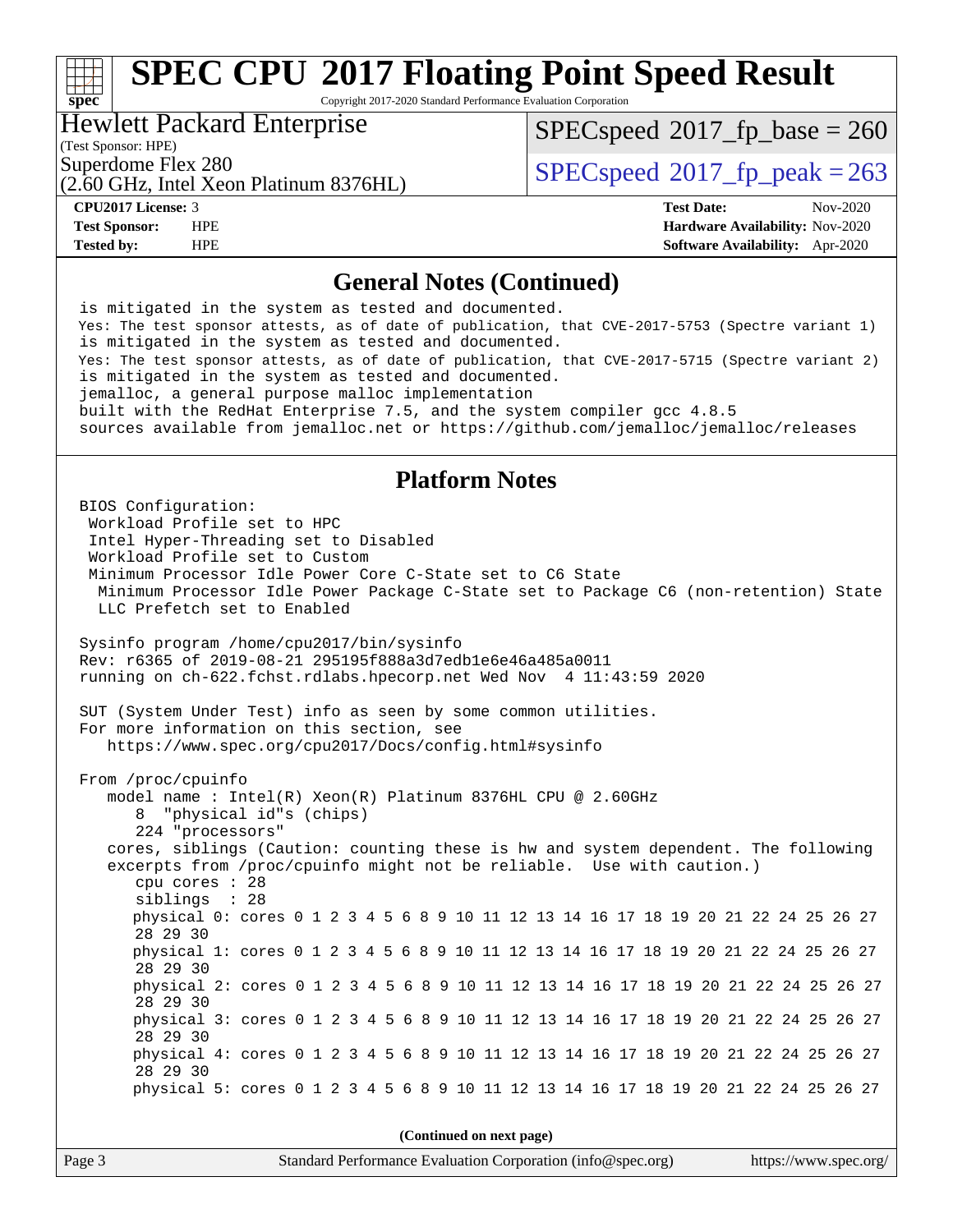### Page 4 Standard Performance Evaluation Corporation [\(info@spec.org\)](mailto:info@spec.org) <https://www.spec.org/> **[spec](http://www.spec.org/) [SPEC CPU](http://www.spec.org/auto/cpu2017/Docs/result-fields.html#SPECCPU2017FloatingPointSpeedResult)[2017 Floating Point Speed Result](http://www.spec.org/auto/cpu2017/Docs/result-fields.html#SPECCPU2017FloatingPointSpeedResult)** Copyright 2017-2020 Standard Performance Evaluation Corporation (Test Sponsor: HPE) Hewlett Packard Enterprise (2.60 GHz, Intel Xeon Platinum 8376HL) Superdome Flex 280<br>  $SPEC speed^{\circ}2017$  fp\_peak = 263 [SPECspeed](http://www.spec.org/auto/cpu2017/Docs/result-fields.html#SPECspeed2017fpbase)<sup>®</sup>2017 fp base = 260 **[CPU2017 License:](http://www.spec.org/auto/cpu2017/Docs/result-fields.html#CPU2017License)** 3 **[Test Date:](http://www.spec.org/auto/cpu2017/Docs/result-fields.html#TestDate)** Nov-2020 **[Test Sponsor:](http://www.spec.org/auto/cpu2017/Docs/result-fields.html#TestSponsor)** HPE **[Hardware Availability:](http://www.spec.org/auto/cpu2017/Docs/result-fields.html#HardwareAvailability)** Nov-2020 **[Tested by:](http://www.spec.org/auto/cpu2017/Docs/result-fields.html#Testedby)** HPE **[Software Availability:](http://www.spec.org/auto/cpu2017/Docs/result-fields.html#SoftwareAvailability)** Apr-2020 **[Platform Notes \(Continued\)](http://www.spec.org/auto/cpu2017/Docs/result-fields.html#PlatformNotes)** 28 29 30 physical 6: cores 0 1 2 3 4 5 6 8 9 10 11 12 13 14 16 17 18 19 20 21 22 24 25 26 27 28 29 30 physical 7: cores 0 1 2 3 4 5 6 8 9 10 11 12 13 14 16 17 18 19 20 21 22 24 25 26 27 28 29 30 From lscpu: Architecture: x86\_64 CPU op-mode(s): 32-bit, 64-bit Byte Order: Little Endian  $CPU(s):$  224 On-line CPU(s) list: 0-223 Thread(s) per core: 1 Core(s) per socket: 28 Socket(s): 8 NUMA node(s): 8 Vendor ID: GenuineIntel CPU family: 6 Model: 85 Model name: Intel(R) Xeon(R) Platinum 8376HL CPU @ 2.60GHz Stepping: 11 CPU MHz: 2842.724 CPU max MHz: 4300.0000 CPU min MHz: 1000.0000 BogoMIPS: 5199.77 Virtualization: VT-x L1d cache: 32K L1i cache: 32K L2 cache: 1024K L3 cache: 39424K<br>NUMA node0 CPU(s): 0-27 NUMA  $node0$   $CPU(s):$  NUMA node1 CPU(s): 28-55 NUMA node2 CPU(s): 56-83 NUMA node3 CPU(s): 84-111 NUMA node4 CPU(s): 112-139 NUMA node5 CPU(s): 140-167 NUMA node6 CPU(s): 168-195 NUMA node7 CPU(s): 196-223 Flags: fpu vme de pse tsc msr pae mce cx8 apic sep mtrr pge mca cmov pat pse36 clflush dts acpi mmx fxsr sse sse2 ss ht tm pbe syscall nx pdpe1gb rdtscp lm constant\_tsc art arch\_perfmon pebs bts rep\_good nopl xtopology nonstop\_tsc cpuid aperfmperf pni pclmulqdq dtes64 monitor ds\_cpl vmx smx est tm2 ssse3 sdbg fma cx16 xtpr pdcm pcid dca sse4\_1 sse4\_2 x2apic movbe popcnt tsc\_deadline\_timer aes xsave avx f16c rdrand lahf\_lm abm 3dnowprefetch cpuid\_fault epb cat\_l3 cdp\_l3 invpcid\_single intel\_ppin ssbd mba ibrs ibpb stibp ibrs\_enhanced tpr\_shadow vnmi flexpriority ept vpid fsgsbase tsc\_adjust bmi1 hle avx2 smep bmi2 erms invpcid rtm cqm mpx rdt\_a avx512f avx512dq rdseed adx smap clflushopt clwb intel\_pt avx512cd **(Continued on next page)**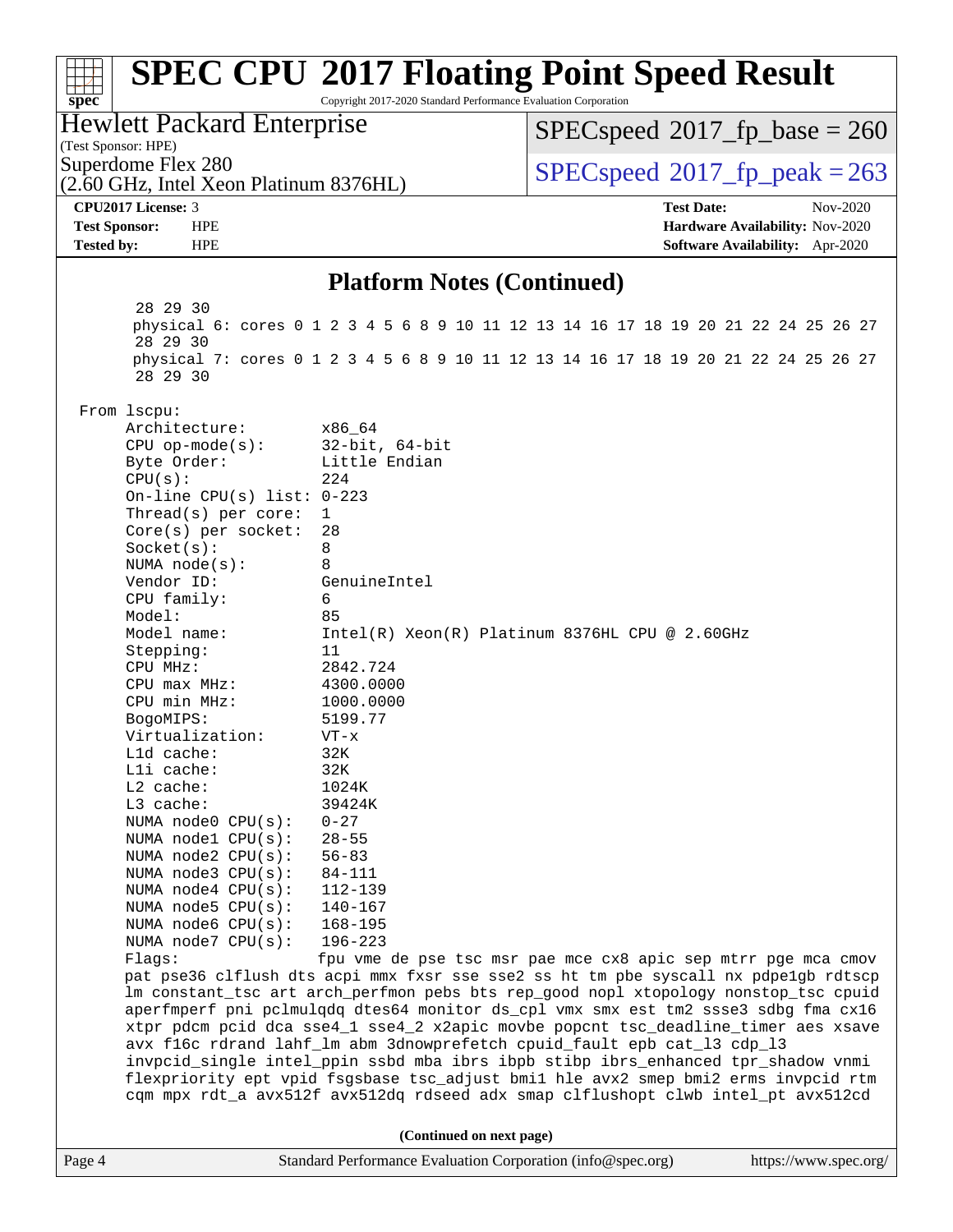Copyright 2017-2020 Standard Performance Evaluation Corporation

### Hewlett Packard Enterprise

(2.60 GHz, Intel Xeon Platinum 8376HL)

(Test Sponsor: HPE)

**[spec](http://www.spec.org/)**

[SPECspeed](http://www.spec.org/auto/cpu2017/Docs/result-fields.html#SPECspeed2017fpbase)<sup>®</sup>2017 fp base = 260

Superdome Flex 280<br> $\overline{SPECspeed}^{\otimes}2017$  $\overline{SPECspeed}^{\otimes}2017$  $\overline{SPECspeed}^{\otimes}2017$ \_fp\_peak = 263

**[CPU2017 License:](http://www.spec.org/auto/cpu2017/Docs/result-fields.html#CPU2017License)** 3 **[Test Date:](http://www.spec.org/auto/cpu2017/Docs/result-fields.html#TestDate)** Nov-2020 **[Test Sponsor:](http://www.spec.org/auto/cpu2017/Docs/result-fields.html#TestSponsor)** HPE **[Hardware Availability:](http://www.spec.org/auto/cpu2017/Docs/result-fields.html#HardwareAvailability)** Nov-2020 **[Tested by:](http://www.spec.org/auto/cpu2017/Docs/result-fields.html#Testedby)** HPE **[Software Availability:](http://www.spec.org/auto/cpu2017/Docs/result-fields.html#SoftwareAvailability)** Apr-2020

### **[Platform Notes \(Continued\)](http://www.spec.org/auto/cpu2017/Docs/result-fields.html#PlatformNotes)**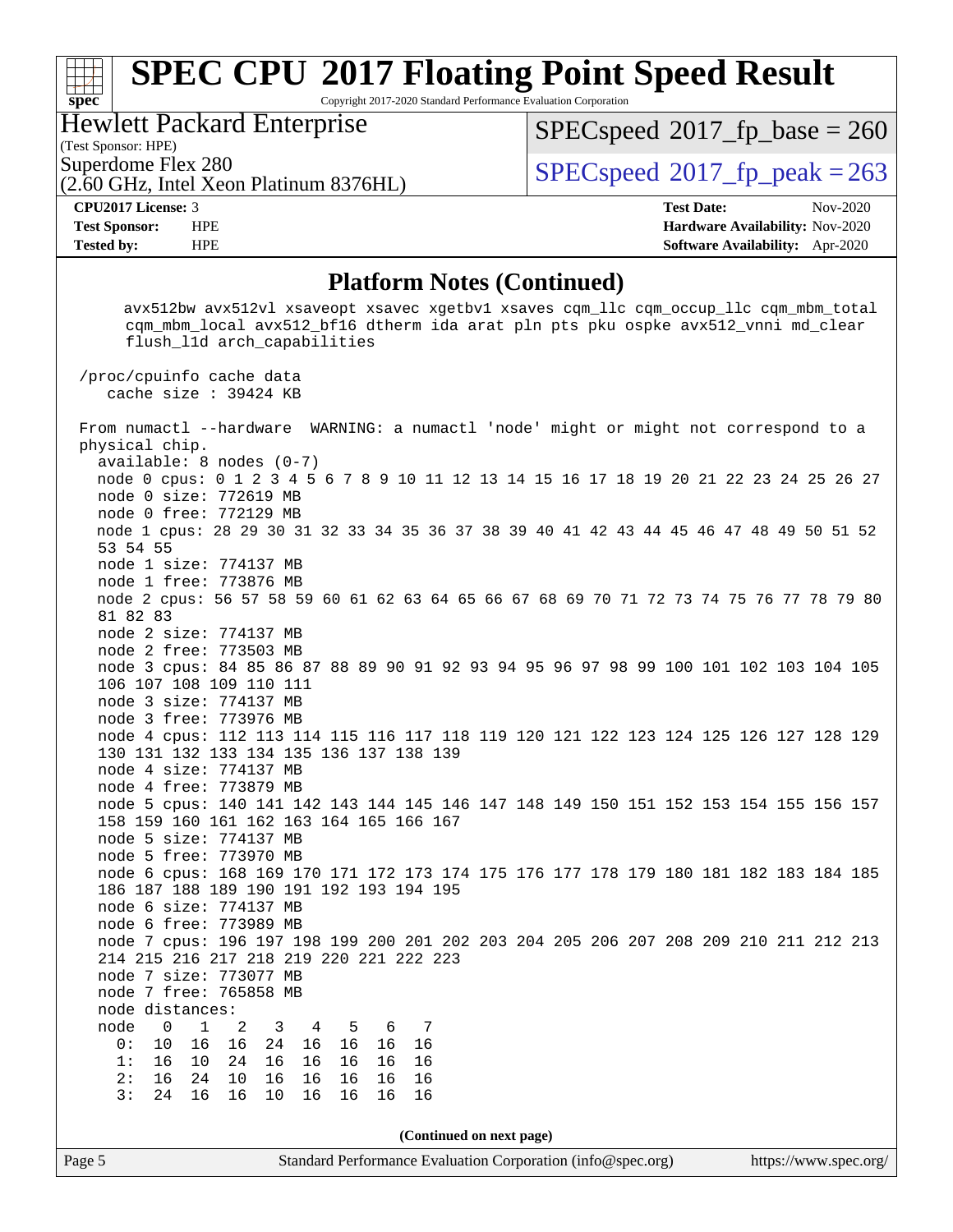| $spec^*$                                                                                                                                                                                                                                                                                                                                                                                                                                                                                                                                                                                                                                          | <b>SPEC CPU®2017 Floating Point Speed Result</b><br>Copyright 2017-2020 Standard Performance Evaluation Corporation                                                                                                                 |  |  |  |  |  |  |
|---------------------------------------------------------------------------------------------------------------------------------------------------------------------------------------------------------------------------------------------------------------------------------------------------------------------------------------------------------------------------------------------------------------------------------------------------------------------------------------------------------------------------------------------------------------------------------------------------------------------------------------------------|-------------------------------------------------------------------------------------------------------------------------------------------------------------------------------------------------------------------------------------|--|--|--|--|--|--|
| <b>Hewlett Packard Enterprise</b><br>(Test Sponsor: HPE)                                                                                                                                                                                                                                                                                                                                                                                                                                                                                                                                                                                          | $SPEC speed^{\circ}2017\_fp\_base = 260$                                                                                                                                                                                            |  |  |  |  |  |  |
| Superdome Flex 280<br>(2.60 GHz, Intel Xeon Platinum 8376HL)                                                                                                                                                                                                                                                                                                                                                                                                                                                                                                                                                                                      | $SPEC speed^{\circ}2017$ _fp_peak = 263                                                                                                                                                                                             |  |  |  |  |  |  |
| <b>CPU2017 License: 3</b>                                                                                                                                                                                                                                                                                                                                                                                                                                                                                                                                                                                                                         | <b>Test Date:</b><br>Nov-2020                                                                                                                                                                                                       |  |  |  |  |  |  |
| <b>Test Sponsor:</b><br><b>HPE</b>                                                                                                                                                                                                                                                                                                                                                                                                                                                                                                                                                                                                                | Hardware Availability: Nov-2020                                                                                                                                                                                                     |  |  |  |  |  |  |
| <b>Tested by:</b><br><b>HPE</b>                                                                                                                                                                                                                                                                                                                                                                                                                                                                                                                                                                                                                   | Software Availability: Apr-2020                                                                                                                                                                                                     |  |  |  |  |  |  |
| <b>Platform Notes (Continued)</b>                                                                                                                                                                                                                                                                                                                                                                                                                                                                                                                                                                                                                 |                                                                                                                                                                                                                                     |  |  |  |  |  |  |
| 4:<br>16 16<br>16<br>16<br>24<br>16 16<br>10                                                                                                                                                                                                                                                                                                                                                                                                                                                                                                                                                                                                      |                                                                                                                                                                                                                                     |  |  |  |  |  |  |
| 5:<br>16 16<br>16 16<br>10<br>24<br>16<br>16                                                                                                                                                                                                                                                                                                                                                                                                                                                                                                                                                                                                      |                                                                                                                                                                                                                                     |  |  |  |  |  |  |
| 6:<br>16  16  16<br>24<br>10<br>16<br>16<br>16<br>7:<br>16<br>16<br>16<br>16 16<br>10                                                                                                                                                                                                                                                                                                                                                                                                                                                                                                                                                             |                                                                                                                                                                                                                                     |  |  |  |  |  |  |
| 16<br>24                                                                                                                                                                                                                                                                                                                                                                                                                                                                                                                                                                                                                                          |                                                                                                                                                                                                                                     |  |  |  |  |  |  |
| From /proc/meminfo                                                                                                                                                                                                                                                                                                                                                                                                                                                                                                                                                                                                                                |                                                                                                                                                                                                                                     |  |  |  |  |  |  |
| MemTotal:<br>6339092212 kB                                                                                                                                                                                                                                                                                                                                                                                                                                                                                                                                                                                                                        |                                                                                                                                                                                                                                     |  |  |  |  |  |  |
| HugePages_Total:<br>0                                                                                                                                                                                                                                                                                                                                                                                                                                                                                                                                                                                                                             |                                                                                                                                                                                                                                     |  |  |  |  |  |  |
| Hugepagesize:<br>2048 kB                                                                                                                                                                                                                                                                                                                                                                                                                                                                                                                                                                                                                          |                                                                                                                                                                                                                                     |  |  |  |  |  |  |
| /usr/bin/lsb_release -d                                                                                                                                                                                                                                                                                                                                                                                                                                                                                                                                                                                                                           |                                                                                                                                                                                                                                     |  |  |  |  |  |  |
| Red Hat Enterprise Linux release 8.2 (Ootpa)                                                                                                                                                                                                                                                                                                                                                                                                                                                                                                                                                                                                      |                                                                                                                                                                                                                                     |  |  |  |  |  |  |
| From /etc/*release* /etc/*version*<br>hpe-foundation-release: HPE Foundation Software 2.4, Build<br>734.0820.200723T0100.a.rhel82hpe-200723T0100<br>os-release:<br>NAME="Red Hat Enterprise Linux"<br>VERSION="8.2 (Ootpa)"<br>ID="rhel"<br>ID_LIKE="fedora"<br>VERSION_ID="8.2"<br>PLATFORM_ID="platform:el8"<br>PRETTY_NAME="Red Hat Enterprise Linux 8.2 (Ootpa)"<br>ANSI_COLOR="0;31"<br>redhat-release: Red Hat Enterprise Linux release 8.2 (Ootpa)<br>system-release: Red Hat Enterprise Linux release 8.2 (Ootpa)<br>system-release-cpe: cpe:/o:redhat:enterprise_linux:8.2:ga<br>uname $-a$ :<br>UTC 2020 x86_64 x86_64 x86_64 GNU/Linux | Linux ch-622.fchst.rdlabs.hpecorp.net 4.18.0-193.el8.x86_64 #1 SMP Fri Mar 27 14:35:58                                                                                                                                              |  |  |  |  |  |  |
| Kernel self-reported vulnerability status:                                                                                                                                                                                                                                                                                                                                                                                                                                                                                                                                                                                                        |                                                                                                                                                                                                                                     |  |  |  |  |  |  |
| itlb_multihit:<br>CVE-2018-3620 (L1 Terminal Fault):<br>Microarchitectural Data Sampling:<br>CVE-2017-5754 (Meltdown):<br>$CVE-2017-5753$ (Spectre variant 1):                                                                                                                                                                                                                                                                                                                                                                                                                                                                                    | Not affected<br>Not affected<br>Not affected<br>Not affected<br>CVE-2018-3639 (Speculative Store Bypass): Mitigation: Speculative Store Bypass disabled<br>via prctl and seccomp<br>Mitigation: usercopy/swapgs barriers and __user |  |  |  |  |  |  |
|                                                                                                                                                                                                                                                                                                                                                                                                                                                                                                                                                                                                                                                   | pointer sanitization                                                                                                                                                                                                                |  |  |  |  |  |  |
| $CVE-2017-5715$ (Spectre variant 2):                                                                                                                                                                                                                                                                                                                                                                                                                                                                                                                                                                                                              | Mitigation: Enhanced IBRS, IBPB: conditional,<br>RSB filling                                                                                                                                                                        |  |  |  |  |  |  |
| tsx_async_abort:                                                                                                                                                                                                                                                                                                                                                                                                                                                                                                                                                                                                                                  | Not affected                                                                                                                                                                                                                        |  |  |  |  |  |  |
|                                                                                                                                                                                                                                                                                                                                                                                                                                                                                                                                                                                                                                                   |                                                                                                                                                                                                                                     |  |  |  |  |  |  |

**(Continued on next page)**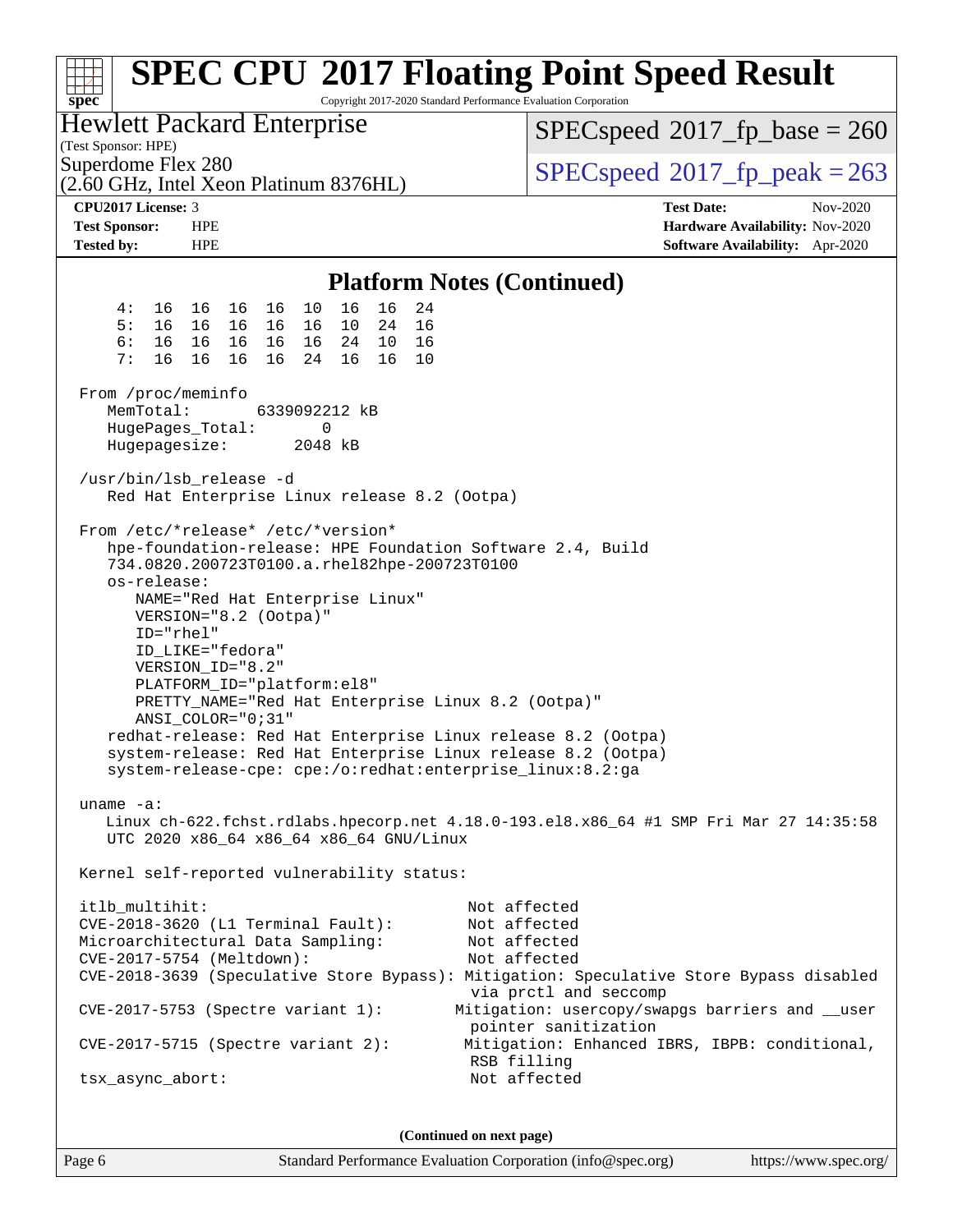| <b>SPEC CPU®2017 Floating Point Speed Result</b><br>Copyright 2017-2020 Standard Performance Evaluation Corporation<br>$spec^*$                                                                                                                                                                                                                                                                                                                                                                                                                                      |                                                                                                     |
|----------------------------------------------------------------------------------------------------------------------------------------------------------------------------------------------------------------------------------------------------------------------------------------------------------------------------------------------------------------------------------------------------------------------------------------------------------------------------------------------------------------------------------------------------------------------|-----------------------------------------------------------------------------------------------------|
| <b>Hewlett Packard Enterprise</b><br>(Test Sponsor: HPE)                                                                                                                                                                                                                                                                                                                                                                                                                                                                                                             | $SPEC speed^{\circ}2017\_fp\_base = 260$                                                            |
| Superdome Flex 280<br>(2.60 GHz, Intel Xeon Platinum 8376HL)                                                                                                                                                                                                                                                                                                                                                                                                                                                                                                         | $SPEC speed^{\circ}2017$ fp peak = 263                                                              |
| CPU2017 License: 3<br><b>Test Sponsor:</b><br><b>HPE</b><br><b>HPE</b><br><b>Tested by:</b>                                                                                                                                                                                                                                                                                                                                                                                                                                                                          | <b>Test Date:</b><br>Nov-2020<br>Hardware Availability: Nov-2020<br>Software Availability: Apr-2020 |
| <b>Platform Notes (Continued)</b>                                                                                                                                                                                                                                                                                                                                                                                                                                                                                                                                    |                                                                                                     |
| run-level $3$ Nov $4$ 06:31                                                                                                                                                                                                                                                                                                                                                                                                                                                                                                                                          |                                                                                                     |
| SPEC is set to: /home/cpu2017<br>Size Used Avail Use% Mounted on<br>Filesystem<br>Type<br>/dev/mapper/rhel-home xfs<br>392G 263G 130G 67% / home                                                                                                                                                                                                                                                                                                                                                                                                                     |                                                                                                     |
| From /sys/devices/virtual/dmi/id<br>HPE Bundle:1.0.142 SFW:008.000.189.000.2010080501 10/08/2020<br>BIOS:<br>Vendor:<br><b>HPE</b><br>Product: Superdome Flex 280<br>Product Family: 1590PID02020001<br>Serial: 5UF0090539                                                                                                                                                                                                                                                                                                                                           |                                                                                                     |
| Additional information from dmidecode follows. WARNING: Use caution when you interpret<br>this section. The 'dmidecode' program reads system data which is "intended to allow<br>hardware to be accurately determined", but the intent may not be met, as there are<br>frequent changes to hardware, firmware, and the "DMTF SMBIOS" standard.<br>Memory:<br>48x Hynix HMABAGL7ABR4N-XN 128 GB 4 rank 3200<br>48x NO DIMM NO DIMM<br>(End of data from sysinfo program)                                                                                              |                                                                                                     |
| <b>Compiler Version Notes</b>                                                                                                                                                                                                                                                                                                                                                                                                                                                                                                                                        |                                                                                                     |
| 619.1bm_s(base, peak) 638.imagick_s(base, peak)<br>C<br>644.nab s(base, peak)                                                                                                                                                                                                                                                                                                                                                                                                                                                                                        |                                                                                                     |
| Intel(R) C Intel(R) 64 Compiler for applications running on Intel(R) 64,<br>Version 19.1.1.217 Build 20200306<br>Copyright (C) 1985-2020 Intel Corporation. All rights reserved.                                                                                                                                                                                                                                                                                                                                                                                     |                                                                                                     |
| $C++$ , C, Fortran   607.cactuBSSN_s(base, peak)                                                                                                                                                                                                                                                                                                                                                                                                                                                                                                                     |                                                                                                     |
| $Intel(R)$ C++ Intel(R) 64 Compiler for applications running on Intel(R) 64,<br>Version 19.1.1.217 Build 20200306<br>Copyright (C) 1985-2020 Intel Corporation. All rights reserved.<br>Intel(R) C Intel(R) 64 Compiler for applications running on Intel(R) 64,<br>Version 19.1.1.217 Build 20200306<br>Copyright (C) 1985-2020 Intel Corporation. All rights reserved.<br>$Intel(R)$ Fortran Intel(R) 64 Compiler for applications running on Intel(R)<br>64, Version 19.1.1.217 Build 20200306<br>Copyright (C) 1985-2020 Intel Corporation. All rights reserved. |                                                                                                     |
| (Continued on next page)                                                                                                                                                                                                                                                                                                                                                                                                                                                                                                                                             |                                                                                                     |
| Page 7<br>Standard Performance Evaluation Corporation (info@spec.org)                                                                                                                                                                                                                                                                                                                                                                                                                                                                                                | https://www.spec.org/                                                                               |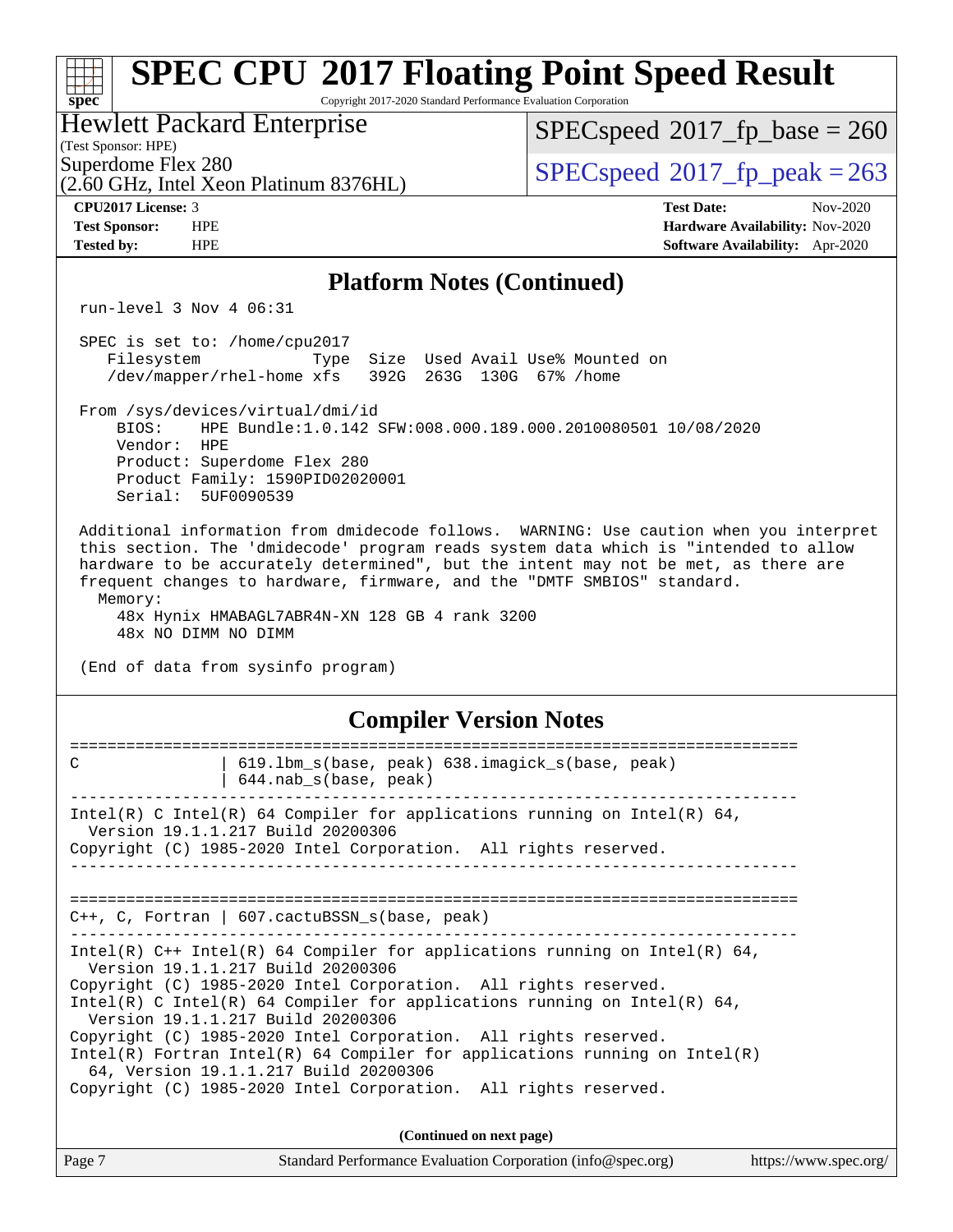| spec <sup>®</sup>                                                                   | <b>SPEC CPU®2017 Floating Point Speed Result</b><br>Copyright 2017-2020 Standard Performance Evaluation Corporation                                                                                                                                                  |                                                             |                                                                    |  |  |
|-------------------------------------------------------------------------------------|----------------------------------------------------------------------------------------------------------------------------------------------------------------------------------------------------------------------------------------------------------------------|-------------------------------------------------------------|--------------------------------------------------------------------|--|--|
| (Test Sponsor: HPE)                                                                 | <b>Hewlett Packard Enterprise</b>                                                                                                                                                                                                                                    |                                                             | $SPEC speed^{\circ}2017\_fp\_base = 260$                           |  |  |
| Superdome Flex 280                                                                  | (2.60 GHz, Intel Xeon Platinum 8376HL)                                                                                                                                                                                                                               |                                                             | $SPEC speed^{\circ}2017$ _fp_peak = 263                            |  |  |
| <b>CPU2017 License: 3</b>                                                           |                                                                                                                                                                                                                                                                      | <b>Test Date:</b>                                           | Nov-2020                                                           |  |  |
| <b>Test Sponsor:</b><br><b>Tested by:</b><br><b>HPE</b>                             | <b>HPE</b>                                                                                                                                                                                                                                                           |                                                             | Hardware Availability: Nov-2020<br>Software Availability: Apr-2020 |  |  |
|                                                                                     | <b>Compiler Version Notes (Continued)</b>                                                                                                                                                                                                                            |                                                             |                                                                    |  |  |
|                                                                                     |                                                                                                                                                                                                                                                                      |                                                             |                                                                    |  |  |
| Fortran                                                                             | 603.bwaves_s(base, peak) 649.fotonik3d_s(base, peak)<br>654.roms_s(base, peak)                                                                                                                                                                                       |                                                             |                                                                    |  |  |
|                                                                                     | $Intel(R)$ Fortran Intel(R) 64 Compiler for applications running on Intel(R)<br>64, Version 19.1.1.217 Build 20200306<br>Copyright (C) 1985-2020 Intel Corporation. All rights reserved.                                                                             |                                                             |                                                                    |  |  |
|                                                                                     |                                                                                                                                                                                                                                                                      |                                                             |                                                                    |  |  |
| Fortran, C                                                                          | 621.wrf_s(base, peak) 627.cam4_s(base, peak)<br>628.pop2_s(base, peak)                                                                                                                                                                                               |                                                             |                                                                    |  |  |
|                                                                                     | $Intel(R)$ Fortran Intel(R) 64 Compiler for applications running on Intel(R)<br>64, Version 19.1.1.217 Build 20200306<br>Copyright (C) 1985-2020 Intel Corporation. All rights reserved.<br>Intel(R) C Intel(R) 64 Compiler for applications running on Intel(R) 64, |                                                             |                                                                    |  |  |
|                                                                                     | Version 19.1.1.217 Build 20200306<br>Copyright (C) 1985-2020 Intel Corporation. All rights reserved.                                                                                                                                                                 |                                                             |                                                                    |  |  |
|                                                                                     | <b>Base Compiler Invocation</b>                                                                                                                                                                                                                                      |                                                             |                                                                    |  |  |
| C benchmarks:<br>icc                                                                |                                                                                                                                                                                                                                                                      |                                                             |                                                                    |  |  |
| Fortran benchmarks:<br>ifort                                                        |                                                                                                                                                                                                                                                                      |                                                             |                                                                    |  |  |
| Benchmarks using both Fortran and C:<br>ifort icc                                   |                                                                                                                                                                                                                                                                      |                                                             |                                                                    |  |  |
| Benchmarks using Fortran, C, and C++:<br>icpc icc ifort                             |                                                                                                                                                                                                                                                                      |                                                             |                                                                    |  |  |
|                                                                                     | <b>Base Portability Flags</b>                                                                                                                                                                                                                                        |                                                             |                                                                    |  |  |
| 603.bwaves_s: -DSPEC_LP64<br>607.cactuBSSN_s: -DSPEC_LP64<br>619.lbm_s: -DSPEC_LP64 | 621.wrf_s: -DSPEC_LP64 -DSPEC_CASE_FLAG -convert big_endian                                                                                                                                                                                                          |                                                             |                                                                    |  |  |
|                                                                                     |                                                                                                                                                                                                                                                                      |                                                             |                                                                    |  |  |
| Page 8                                                                              | (Continued on next page)                                                                                                                                                                                                                                             | Standard Performance Evaluation Corporation (info@spec.org) | https://www.spec.org/                                              |  |  |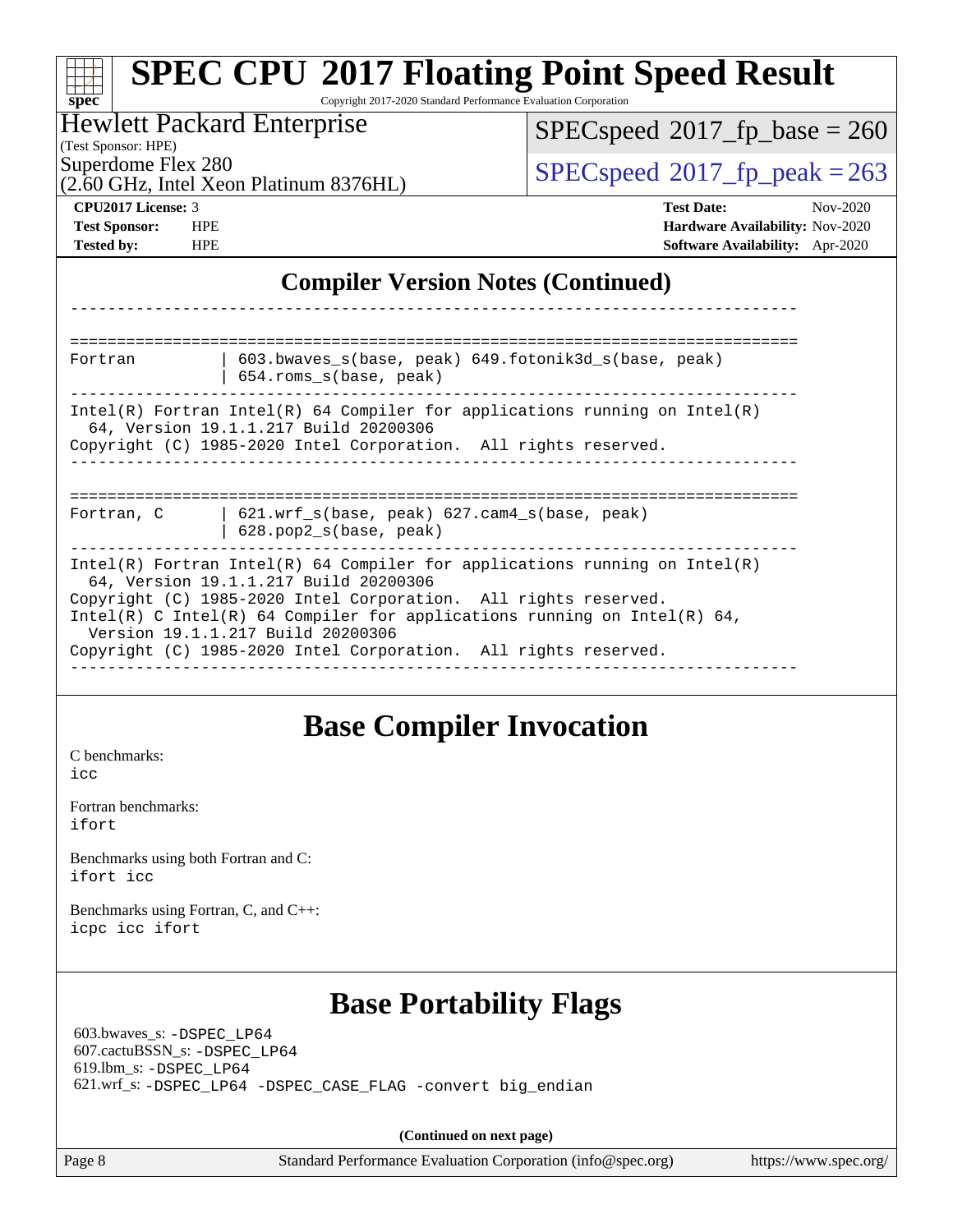# **[spec](http://www.spec.org/)**

# **[SPEC CPU](http://www.spec.org/auto/cpu2017/Docs/result-fields.html#SPECCPU2017FloatingPointSpeedResult)[2017 Floating Point Speed Result](http://www.spec.org/auto/cpu2017/Docs/result-fields.html#SPECCPU2017FloatingPointSpeedResult)**

Copyright 2017-2020 Standard Performance Evaluation Corporation

### Hewlett Packard Enterprise

(Test Sponsor: HPE)

[SPECspeed](http://www.spec.org/auto/cpu2017/Docs/result-fields.html#SPECspeed2017fpbase)<sup>®</sup>2017 fp base = 260

(2.60 GHz, Intel Xeon Platinum 8376HL)

Superdome Flex 280<br>  $SPEC speed^{\circ}2017$  fp\_peak = 263

**[CPU2017 License:](http://www.spec.org/auto/cpu2017/Docs/result-fields.html#CPU2017License)** 3 **[Test Date:](http://www.spec.org/auto/cpu2017/Docs/result-fields.html#TestDate)** Nov-2020 **[Test Sponsor:](http://www.spec.org/auto/cpu2017/Docs/result-fields.html#TestSponsor)** HPE **[Hardware Availability:](http://www.spec.org/auto/cpu2017/Docs/result-fields.html#HardwareAvailability)** Nov-2020 **[Tested by:](http://www.spec.org/auto/cpu2017/Docs/result-fields.html#Testedby)** HPE **[Software Availability:](http://www.spec.org/auto/cpu2017/Docs/result-fields.html#SoftwareAvailability)** Apr-2020

# **[Base Portability Flags \(Continued\)](http://www.spec.org/auto/cpu2017/Docs/result-fields.html#BasePortabilityFlags)**

 627.cam4\_s: [-DSPEC\\_LP64](http://www.spec.org/cpu2017/results/res2020q4/cpu2017-20201123-24421.flags.html#suite_basePORTABILITY627_cam4_s_DSPEC_LP64) [-DSPEC\\_CASE\\_FLAG](http://www.spec.org/cpu2017/results/res2020q4/cpu2017-20201123-24421.flags.html#b627.cam4_s_baseCPORTABILITY_DSPEC_CASE_FLAG) 628.pop2\_s: [-DSPEC\\_LP64](http://www.spec.org/cpu2017/results/res2020q4/cpu2017-20201123-24421.flags.html#suite_basePORTABILITY628_pop2_s_DSPEC_LP64) [-DSPEC\\_CASE\\_FLAG](http://www.spec.org/cpu2017/results/res2020q4/cpu2017-20201123-24421.flags.html#b628.pop2_s_baseCPORTABILITY_DSPEC_CASE_FLAG) [-convert big\\_endian](http://www.spec.org/cpu2017/results/res2020q4/cpu2017-20201123-24421.flags.html#user_baseFPORTABILITY628_pop2_s_convert_big_endian_c3194028bc08c63ac5d04de18c48ce6d347e4e562e8892b8bdbdc0214820426deb8554edfa529a3fb25a586e65a3d812c835984020483e7e73212c4d31a38223) [-assume byterecl](http://www.spec.org/cpu2017/results/res2020q4/cpu2017-20201123-24421.flags.html#user_baseFPORTABILITY628_pop2_s_assume_byterecl_7e47d18b9513cf18525430bbf0f2177aa9bf368bc7a059c09b2c06a34b53bd3447c950d3f8d6c70e3faf3a05c8557d66a5798b567902e8849adc142926523472) 638.imagick\_s: [-DSPEC\\_LP64](http://www.spec.org/cpu2017/results/res2020q4/cpu2017-20201123-24421.flags.html#suite_basePORTABILITY638_imagick_s_DSPEC_LP64) 644.nab\_s: [-DSPEC\\_LP64](http://www.spec.org/cpu2017/results/res2020q4/cpu2017-20201123-24421.flags.html#suite_basePORTABILITY644_nab_s_DSPEC_LP64) 649.fotonik3d\_s: [-DSPEC\\_LP64](http://www.spec.org/cpu2017/results/res2020q4/cpu2017-20201123-24421.flags.html#suite_basePORTABILITY649_fotonik3d_s_DSPEC_LP64) 654.roms\_s: [-DSPEC\\_LP64](http://www.spec.org/cpu2017/results/res2020q4/cpu2017-20201123-24421.flags.html#suite_basePORTABILITY654_roms_s_DSPEC_LP64)

# **[Base Optimization Flags](http://www.spec.org/auto/cpu2017/Docs/result-fields.html#BaseOptimizationFlags)**

### [C benchmarks](http://www.spec.org/auto/cpu2017/Docs/result-fields.html#Cbenchmarks):

[-m64](http://www.spec.org/cpu2017/results/res2020q4/cpu2017-20201123-24421.flags.html#user_CCbase_m64-icc) [-std=c11](http://www.spec.org/cpu2017/results/res2020q4/cpu2017-20201123-24421.flags.html#user_CCbase_std-icc-std_0e1c27790398a4642dfca32ffe6c27b5796f9c2d2676156f2e42c9c44eaad0c049b1cdb667a270c34d979996257aeb8fc440bfb01818dbc9357bd9d174cb8524) [-xCORE-AVX512](http://www.spec.org/cpu2017/results/res2020q4/cpu2017-20201123-24421.flags.html#user_CCbase_f-xCORE-AVX512) [-ipo](http://www.spec.org/cpu2017/results/res2020q4/cpu2017-20201123-24421.flags.html#user_CCbase_f-ipo) [-O3](http://www.spec.org/cpu2017/results/res2020q4/cpu2017-20201123-24421.flags.html#user_CCbase_f-O3) [-no-prec-div](http://www.spec.org/cpu2017/results/res2020q4/cpu2017-20201123-24421.flags.html#user_CCbase_f-no-prec-div) [-qopt-prefetch](http://www.spec.org/cpu2017/results/res2020q4/cpu2017-20201123-24421.flags.html#user_CCbase_f-qopt-prefetch) [-ffinite-math-only](http://www.spec.org/cpu2017/results/res2020q4/cpu2017-20201123-24421.flags.html#user_CCbase_f_finite_math_only_cb91587bd2077682c4b38af759c288ed7c732db004271a9512da14a4f8007909a5f1427ecbf1a0fb78ff2a814402c6114ac565ca162485bbcae155b5e4258871) [-qopt-mem-layout-trans=4](http://www.spec.org/cpu2017/results/res2020q4/cpu2017-20201123-24421.flags.html#user_CCbase_f-qopt-mem-layout-trans_fa39e755916c150a61361b7846f310bcdf6f04e385ef281cadf3647acec3f0ae266d1a1d22d972a7087a248fd4e6ca390a3634700869573d231a252c784941a8) [-qopenmp](http://www.spec.org/cpu2017/results/res2020q4/cpu2017-20201123-24421.flags.html#user_CCbase_qopenmp_16be0c44f24f464004c6784a7acb94aca937f053568ce72f94b139a11c7c168634a55f6653758ddd83bcf7b8463e8028bb0b48b77bcddc6b78d5d95bb1df2967) [-DSPEC\\_OPENMP](http://www.spec.org/cpu2017/results/res2020q4/cpu2017-20201123-24421.flags.html#suite_CCbase_DSPEC_OPENMP) [-mbranches-within-32B-boundaries](http://www.spec.org/cpu2017/results/res2020q4/cpu2017-20201123-24421.flags.html#user_CCbase_f-mbranches-within-32B-boundaries)

### [Fortran benchmarks](http://www.spec.org/auto/cpu2017/Docs/result-fields.html#Fortranbenchmarks):

```
-m64 -Wl,-z,muldefs -DSPEC_OPENMP -xCORE-AVX512 -ipo -O3
-no-prec-div -qopt-prefetch -ffinite-math-only
-qopt-mem-layout-trans=4 -qopenmp -nostandard-realloc-lhs
-mbranches-within-32B-boundaries -L/usr/local/jemalloc64-5.0.1/lib
-ljemalloc
```
[Benchmarks using both Fortran and C](http://www.spec.org/auto/cpu2017/Docs/result-fields.html#BenchmarksusingbothFortranandC):

```
-m64 -std=c11 -Wl,-z,muldefs -xCORE-AVX512 -ipo -O3 -no-prec-div
-qopt-prefetch -ffinite-math-only -qopt-mem-layout-trans=4 -qopenmp
-DSPEC_OPENMP -mbranches-within-32B-boundaries -nostandard-realloc-lhs
-L/usr/local/jemalloc64-5.0.1/lib -ljemalloc
```
[Benchmarks using Fortran, C, and C++:](http://www.spec.org/auto/cpu2017/Docs/result-fields.html#BenchmarksusingFortranCandCXX)

```
-m64 -std=c11 -Wl,-z,muldefs -xCORE-AVX512 -ipo -O3 -no-prec-div
-qopt-prefetch -ffinite-math-only -qopt-mem-layout-trans=4 -qopenmp
-DSPEC_OPENMP -mbranches-within-32B-boundaries -nostandard-realloc-lhs
-L/usr/local/jemalloc64-5.0.1/lib -ljemalloc
```
# **[Peak Compiler Invocation](http://www.spec.org/auto/cpu2017/Docs/result-fields.html#PeakCompilerInvocation)**

[C benchmarks](http://www.spec.org/auto/cpu2017/Docs/result-fields.html#Cbenchmarks): [icc](http://www.spec.org/cpu2017/results/res2020q4/cpu2017-20201123-24421.flags.html#user_CCpeak_intel_icc_66fc1ee009f7361af1fbd72ca7dcefbb700085f36577c54f309893dd4ec40d12360134090235512931783d35fd58c0460139e722d5067c5574d8eaf2b3e37e92)

[Fortran benchmarks](http://www.spec.org/auto/cpu2017/Docs/result-fields.html#Fortranbenchmarks): [ifort](http://www.spec.org/cpu2017/results/res2020q4/cpu2017-20201123-24421.flags.html#user_FCpeak_intel_ifort_8111460550e3ca792625aed983ce982f94888b8b503583aa7ba2b8303487b4d8a21a13e7191a45c5fd58ff318f48f9492884d4413fa793fd88dd292cad7027ca)

**(Continued on next page)**

Page 9 Standard Performance Evaluation Corporation [\(info@spec.org\)](mailto:info@spec.org) <https://www.spec.org/>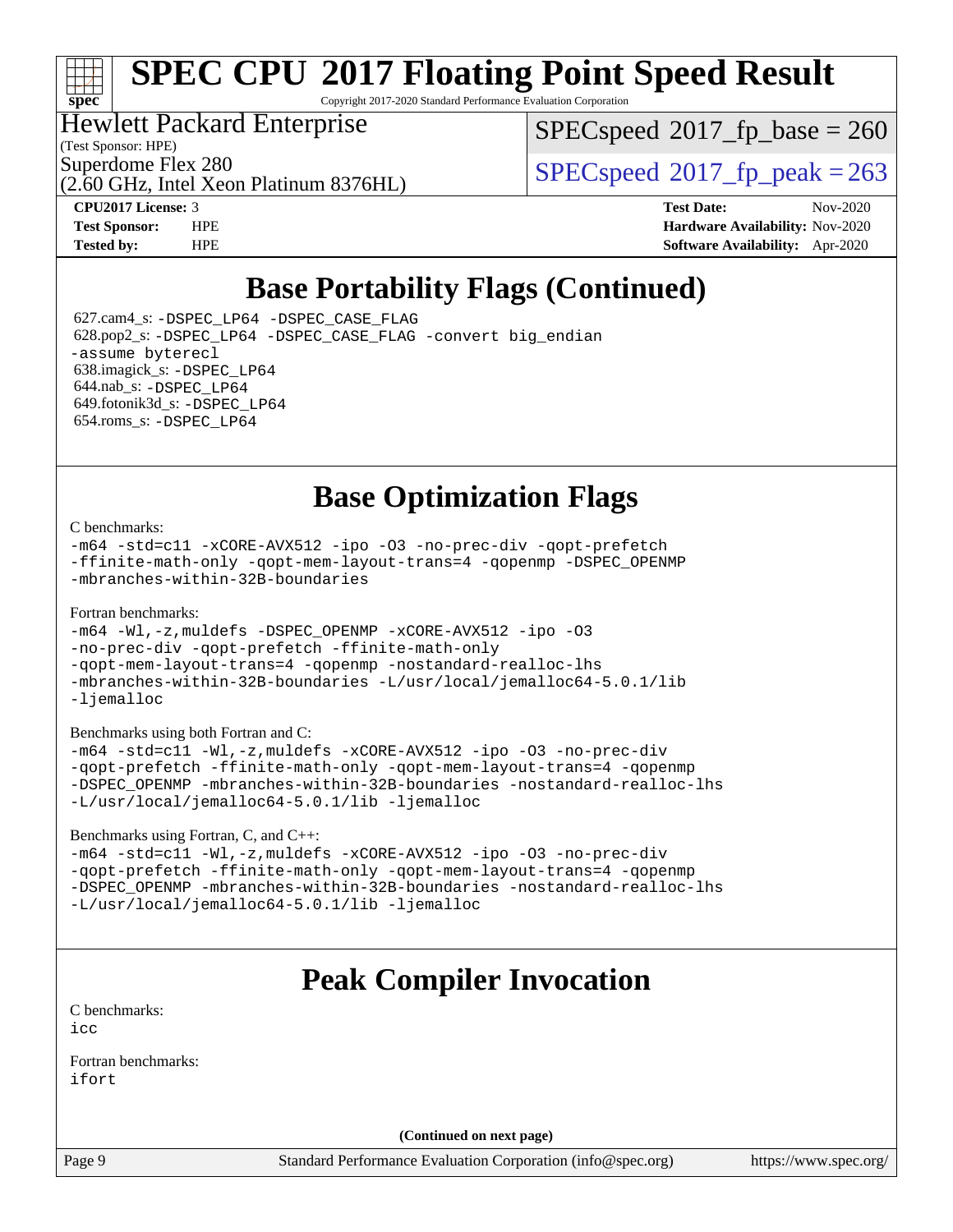Copyright 2017-2020 Standard Performance Evaluation Corporation

### Hewlett Packard Enterprise

(Test Sponsor: HPE)

**[spec](http://www.spec.org/)**

[SPECspeed](http://www.spec.org/auto/cpu2017/Docs/result-fields.html#SPECspeed2017fpbase)<sup>®</sup>2017 fp base = 260

(2.60 GHz, Intel Xeon Platinum 8376HL)

Superdome Flex 280<br>  $SPECspeed^{\circ}2017$  $SPECspeed^{\circ}2017$  fp\_peak = 263

**[CPU2017 License:](http://www.spec.org/auto/cpu2017/Docs/result-fields.html#CPU2017License)** 3 **[Test Date:](http://www.spec.org/auto/cpu2017/Docs/result-fields.html#TestDate)** Nov-2020 **[Test Sponsor:](http://www.spec.org/auto/cpu2017/Docs/result-fields.html#TestSponsor)** HPE **[Hardware Availability:](http://www.spec.org/auto/cpu2017/Docs/result-fields.html#HardwareAvailability)** Nov-2020 **[Tested by:](http://www.spec.org/auto/cpu2017/Docs/result-fields.html#Testedby)** HPE **[Software Availability:](http://www.spec.org/auto/cpu2017/Docs/result-fields.html#SoftwareAvailability)** Apr-2020

# **[Peak Compiler Invocation \(Continued\)](http://www.spec.org/auto/cpu2017/Docs/result-fields.html#PeakCompilerInvocation)**

[Benchmarks using both Fortran and C](http://www.spec.org/auto/cpu2017/Docs/result-fields.html#BenchmarksusingbothFortranandC): [ifort](http://www.spec.org/cpu2017/results/res2020q4/cpu2017-20201123-24421.flags.html#user_CC_FCpeak_intel_ifort_8111460550e3ca792625aed983ce982f94888b8b503583aa7ba2b8303487b4d8a21a13e7191a45c5fd58ff318f48f9492884d4413fa793fd88dd292cad7027ca) [icc](http://www.spec.org/cpu2017/results/res2020q4/cpu2017-20201123-24421.flags.html#user_CC_FCpeak_intel_icc_66fc1ee009f7361af1fbd72ca7dcefbb700085f36577c54f309893dd4ec40d12360134090235512931783d35fd58c0460139e722d5067c5574d8eaf2b3e37e92)

[Benchmarks using Fortran, C, and C++:](http://www.spec.org/auto/cpu2017/Docs/result-fields.html#BenchmarksusingFortranCandCXX) [icpc](http://www.spec.org/cpu2017/results/res2020q4/cpu2017-20201123-24421.flags.html#user_CC_CXX_FCpeak_intel_icpc_c510b6838c7f56d33e37e94d029a35b4a7bccf4766a728ee175e80a419847e808290a9b78be685c44ab727ea267ec2f070ec5dc83b407c0218cded6866a35d07) [icc](http://www.spec.org/cpu2017/results/res2020q4/cpu2017-20201123-24421.flags.html#user_CC_CXX_FCpeak_intel_icc_66fc1ee009f7361af1fbd72ca7dcefbb700085f36577c54f309893dd4ec40d12360134090235512931783d35fd58c0460139e722d5067c5574d8eaf2b3e37e92) [ifort](http://www.spec.org/cpu2017/results/res2020q4/cpu2017-20201123-24421.flags.html#user_CC_CXX_FCpeak_intel_ifort_8111460550e3ca792625aed983ce982f94888b8b503583aa7ba2b8303487b4d8a21a13e7191a45c5fd58ff318f48f9492884d4413fa793fd88dd292cad7027ca)

**[Peak Portability Flags](http://www.spec.org/auto/cpu2017/Docs/result-fields.html#PeakPortabilityFlags)**

Same as Base Portability Flags

## **[Peak Optimization Flags](http://www.spec.org/auto/cpu2017/Docs/result-fields.html#PeakOptimizationFlags)**

[C benchmarks](http://www.spec.org/auto/cpu2017/Docs/result-fields.html#Cbenchmarks):

 $619.$ lbm\_s: basepeak = yes

638.imagick\_s: basepeak = yes

```
 644.nab_s: -m64 -std=c11 -Wl,-z,muldefs -xCORE-AVX512 -ipo -O3
-no-prec-div -qopt-prefetch -ffinite-math-only
-qopt-mem-layout-trans=4 -qopenmp -DSPEC_OPENMP
-mbranches-within-32B-boundaries
-L/usr/local/jemalloc64-5.0.1/lib -ljemalloc
```
[Fortran benchmarks](http://www.spec.org/auto/cpu2017/Docs/result-fields.html#Fortranbenchmarks):

```
 603.bwaves_s: -m64 -Wl,-z,muldefs -prof-gen(pass 1) -prof-use(pass 2)
-ipo-xCORE-AVX512
-O3 -no-prec-div -qopt-prefetch -ffinite-math-only
-qopt-mem-layout-trans=4 -qopenmp -nostandard-realloc-lhs
-mbranches-within-32B-boundaries
-L/usr/local/jemalloc64-5.0.1/lib -ljemalloc
```
 $649.$ fotonik $3d$ <sub>-</sub>s: basepeak = yes

654.roms\_s: basepeak = yes

[Benchmarks using both Fortran and C](http://www.spec.org/auto/cpu2017/Docs/result-fields.html#BenchmarksusingbothFortranandC):

 $621.wrf_s$ : basepeak = yes

**(Continued on next page)**